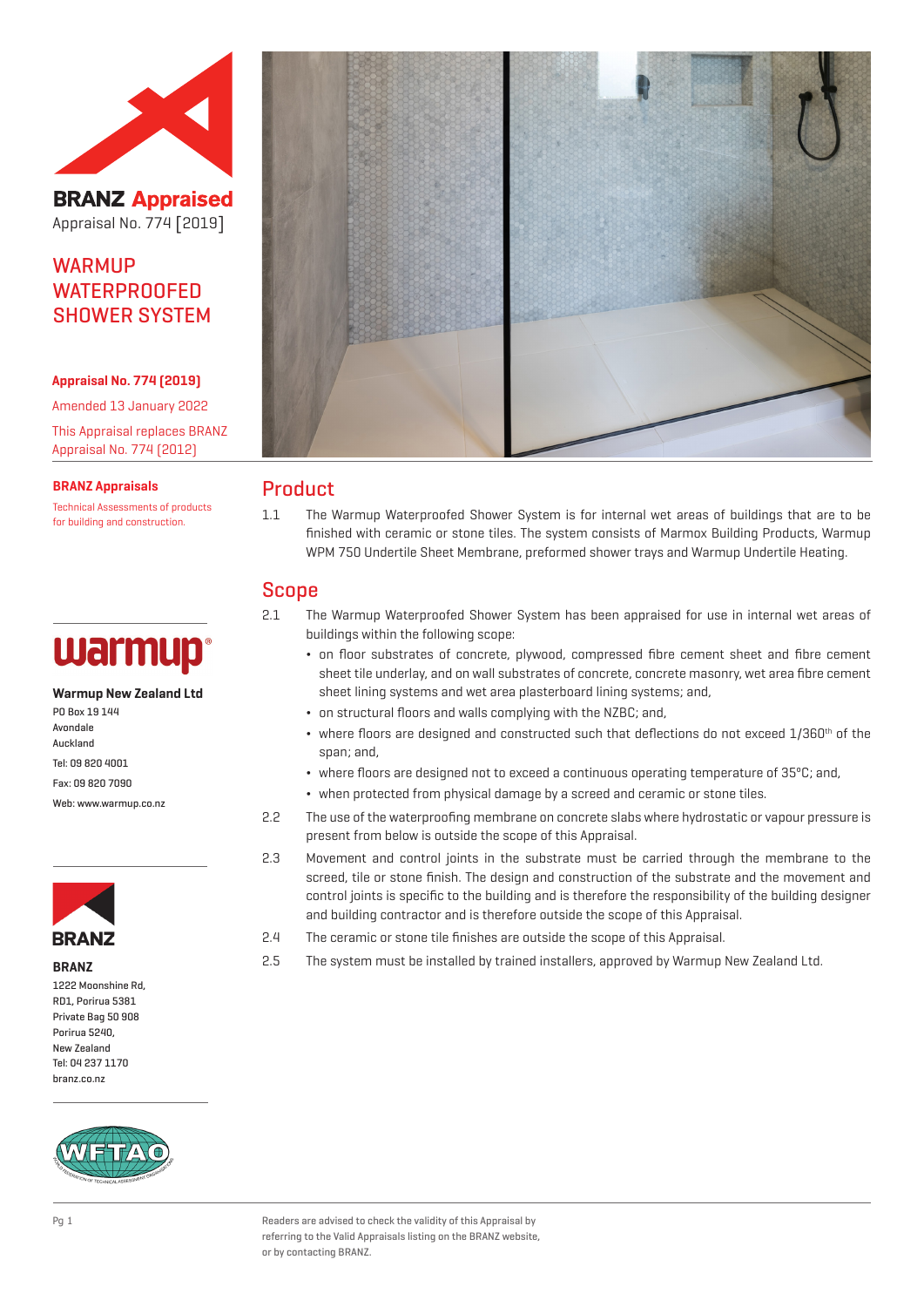



# Building Regulations

## **New Zealand Building Code (NZBC)**

3.1 In the opinion of BRANZ, the Warmup Waterproofed Shower System, if designed, used, installed and maintained in accordance with the statements and conditions of this Appraisal, will meet the following provisions of the NZBC:

**Clause B2 DURABILITY:** Performance B2.3.1 (b) 15 years and B2.3.2. The Warmup Waterproofed Shower System meets these requirements. See Paragraphs 8.1 and 8.2.

**Clause E3 INTERNAL MOISTURE:** Performance E3.3.4, E3.3.5 and E3.3.6. The Warmup Waterproofed Shower System meets these requirements. See Paragraphs 10.1–10.6.

**Clause F2 HAZARDOUS BUILDING MATERIALS:** Performance F2.3.1. The Warmup Waterproofed Shower System meets this requirement.

# Technical Specification

- 4.1 System components and accessories for the Warmup Waterproofed Shower System, which are supplied by Warmup New Zealand Ltd are:
	- ¬ Warmup WPM 750 Undertile Sheet Membrane a single ply synthetic rubber membrane with polypropylene filaments welded to both sides, which enables better wetting out by water-based adhesives. It is supplied as a 0.75 mm thick, 1.4 m wide x 20 m long roll.
	- ¬ Marmox Building Products substrate board made from extruded polystyrene and coated both sides with a close woven fiberglass mesh embedded on a cement polymer mortar. It is available in a range of thickness from 6 mm to 60 mm, with widths 600 mm or 1,200 mm and lengths of 1,250 mm or 2,500 mm. It is also available as preformed shower trays and hobs.
	- ¬ Warmup Undertile Heating Cables multi-stranded single conductor, teflon insulated, full earth screen with outer PVC insulation. All heating elements are factory terminated and available in 13 different sizes. Each different element length is colour coded to ensure the correct element is used.
	- ¬ Warmup Thermostats a range of 6 models of non-programmable and programmable temperature controllers for the Warmup Undertile Heating.
	- ¬ Clamp Waste an outlet designed to securely clamp the membrane that can be tiled over. The plumbing aspects of the floor clamp waste have not been assessed by BRANZ and are outside the scope of this Appraisal.

# Handling and Storage

5.1 Handling and storage of all materials supplied by Warmup New Zealand Ltd, whether on-site or offsite, is under the control of the trained installers, approved by Warmup New Zealand Ltd. Marmox Building Products must be stacked flat, off the ground and supported on a level platform. It must be kept dry at all times either by storing under cover or by providing waterproof covers to the stack. Care must be taken to avoid damage to edges, ends and surfaces. The sheets must always be carried on edge.

# Technical Literature

6.1 Refer to the Appraisals listing on the BRANZ website for details of the current Technical Literature for the Warmup Waterproofed Shower System. The Technical Literature must be read in conjunction with this Appraisal. All aspects of design, use, installation and maintenance contained in the Technical Literature and within the scope of this Appraisal must be followed.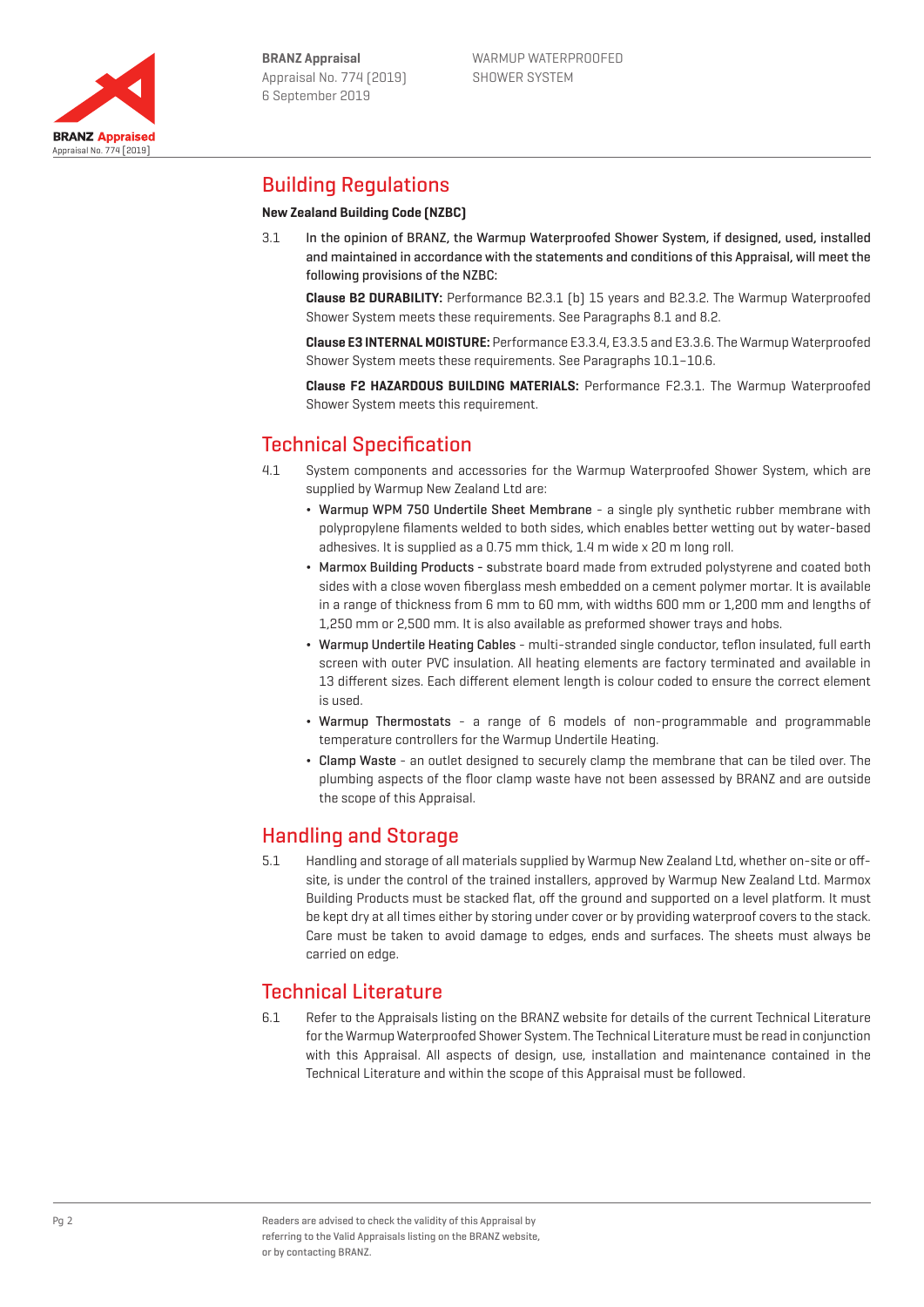

## Design Information

## General

- 7.1 The Warmup Waterproofed Shower System integrates components to create a heated and waterproof wet room solution ready for tiling in new or existing buildings.
- 7.2 The Warmup Waterproofed Shower System may be used in the following areas:
	- ¬ Wet areas all floor areas in a wet area.
	- ¬ Semi-wet or dry areas or floor areas adjacent to sanitary fixtures such as baths, tubs and basins.
- 7.3 Timber framing must comply with NZS 3604, or where specific engineering design is used, the framing shall be of at least equivalent stiffness to the framing provisions of NZS 3604, or comply with the serviceability criteria of AS/NZS 1170. Timber floor framing must be constructed such that deflections do not exceed 1/360<sup>th</sup> of the span. Where NZS 3604 is used, the allowable joist spans given in Table 7.1 shall be reduced by 20%. In all cases framing must be provided so that the maximum span of the substrate as specified by the substrate manufacturer is met and all sheet edges are fully supported.
- 7.4 Concrete and concrete masonry substrates must be to a specific engineering design meeting the requirements of the NZBC, such as concrete construction to NZS 3101, concrete slab-on-ground to NZS 3604, and concrete masonry to NZS 4229 and NZS 4230.
- 7.5 Fibre cement sheet and tile underlay must be manufactured to comply with the requirements of AS/NZS 2908.2 and must be specified by the manufacturer as being suitable for use as a wet area membrane substrate.
- 7.6 Space heating design, including the layout of the electric element cables, must be carried out by Warmup New Zealand Ltd.

#### **Durability**

8.1 The Warmup Waterproofed Shower System meets the performance requirements of NZBC Clause B2.3.1 (b) 15 years, when used in accordance with this Appraisal as a waterproofing system in wet areas.

#### **Serviceable Life**

8.2 Warmup Waterproofed Shower System installations are expected to have a serviceable life of at least 20 years, provided the tile or stone finish system is maintained in accordance with this Appraisal.

#### **Maintenance**

- 9.1 Regular maintenance is essential for Warmup Waterproofed Shower System installations to continue to meet the NZBC durability performance provision and to maximise their serviceable life.
- 9.2 In wet areas, annual inspections must be made to ensure that all aspects of the tiling system remain in a waterproof condition. Any damaged areas or areas showing signs of deterioration which would allow water ingress, must be repaired immediately as for new work.
- 9.3 No servicing of the electrical elements should be required unless damage has occurred. Should the tiling surface require repairs, Warmup New Zealand Ltd must be referred to regarding the heating element. Any electrical repairs must be carried out by a registered electrician.
- 9.4 Drainage outlets must be maintained to operate effectively, and tile finishes must be kept clean.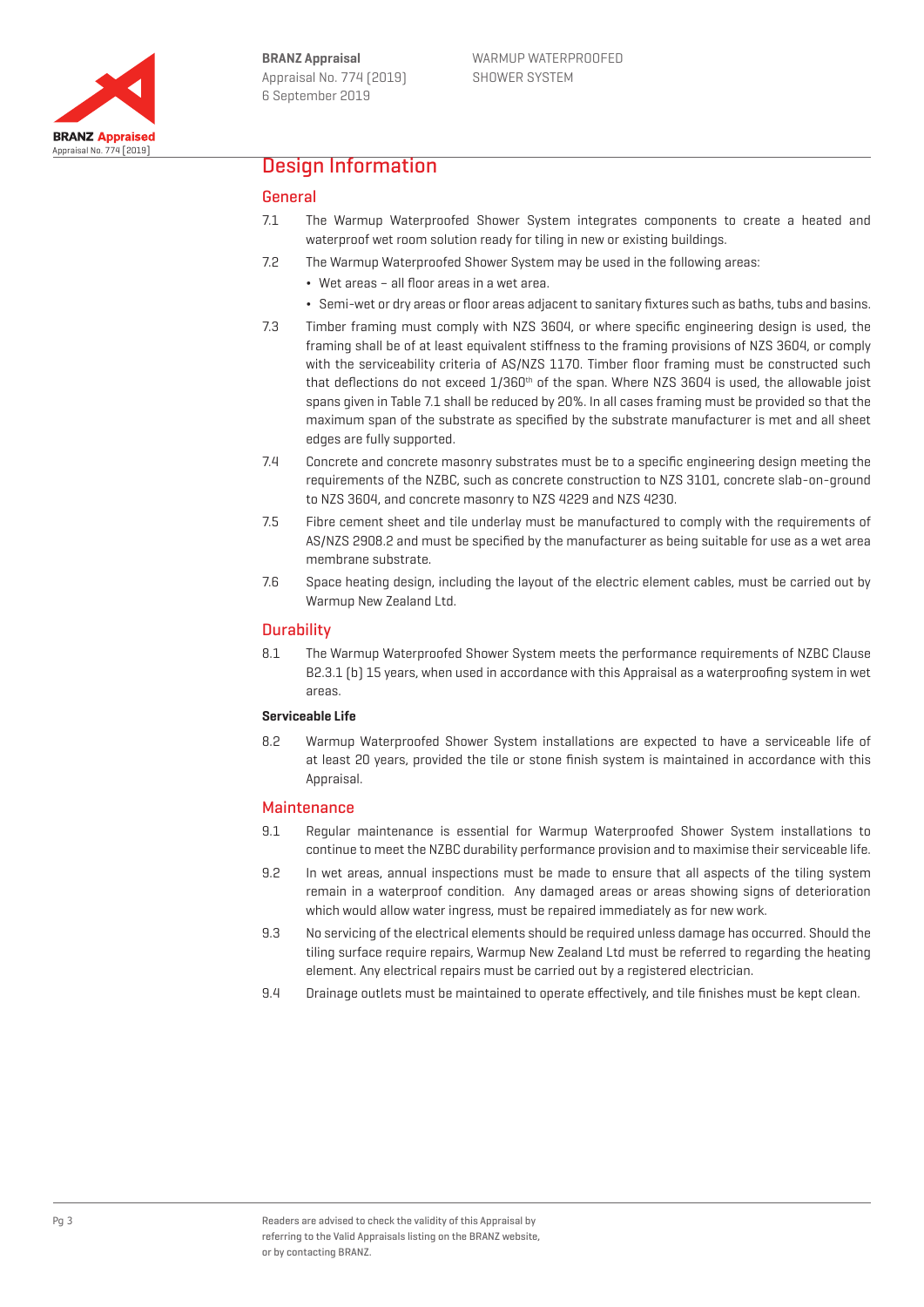

## Internal Moisture

- 10.1 Warmup Waterproofed Shower System can be installed and finished to provide a surface that is impervious and will prevent water from penetrating behind linings or to concealed spaces.
- 10.2 Surfaces must be finished with ceramic or stone tiles. A means of compliance with NZBC Clause E3.3.3 and E3.3.4 is given in NZBC Acceptable Solution E3/AS1 Paragraph 3.1.1 b), 3.1.2 b) and 3.3.1 b).
- 10.3 Shower floors and trays must have a positive fall towards an outlet, under all reasonably anticipated conditions of deflection, shrinkage etc. that will occur during normal occupancy. Where no wall, screen, door or curtain will be provided, the fall shall apply to the floor area within a radius of 1.5 m, taken from a point vertically below the shower rose.
- 10.4 The Warmup Waterproofed Shower System is suitable for use to contain accidental overflow to meet NZBC Clause E3.3.2. A means of compliance for overflow is given in NZBC Acceptable Solution E3/AS1, Section 2.
- 10.5 The waterproofing membrane must completely cover shower floors and walls, and for unenclosed showers it must extend a minimum of 1,500 mm out from the shower rose. Further design guidance on waterproofing wet areas, including waterproofing walls and junctions can be obtained from AS 3740, the BRANZ Good Practice Guide: Tiling, and the flooring and wall lining manufacturers.
- 10.6 Where water-resistant wall finishes such as prefinished sheet materials are used, they must overlap the waterproofing membrane a minimum of 30 mm.

# Installation Information

## Installation Skill Level Requirements

- 11.1 Installation of the Warmup Waterproofed Shower System must be completed by trained installers, approved by Warmup New Zealand Ltd.
- 11.2 Installation of substrates must be completed by, or under the supervision of, a Licensed Building Practitioner (LBP) with the relevant Licence Class, in accordance with the instructions given within the Warmup New Zealand Ltd Technical Literature and this Appraisal.

## System Installation

#### **Marmox Building Products**

12.1 Installation of the Marmox Building Products must be in accordance with BRANZ Appraisal No. 895 (2018) and the Warmup Waterproofed Shower System Technical Literature.

#### **Warmup WPM 750 Undertile Sheet Membrane**

12.2 Refer to the Warmup Waterproofed Shower System Technical Literature for full installation details and methods.

#### **Warmup Undertile Heating**

12.3 Installation of the Warmup Undertile Heating must be in accordance with BRANZ Appraisal No. 644 (2017) and the Warmup Waterproofed Shower System Technical Literature.

#### **Tiling**

- 12.4 The waterproofing membrane must be protected at all times to prevent mechanical damage.
- 12.5 Tiling must be carried out in accordance with AS 3958.1, or the BRANZ Good Practice Guide: Tiling. A flexible adhesive complying with AS 2358 must be used. All tiles must be fixed in accordance with the instructions of the tile adhesive manufacturer.

### **Inspections**

12.6 The relevant Technical Literature must be referred to during the inspection of Warmup Waterproofed Shower System installations.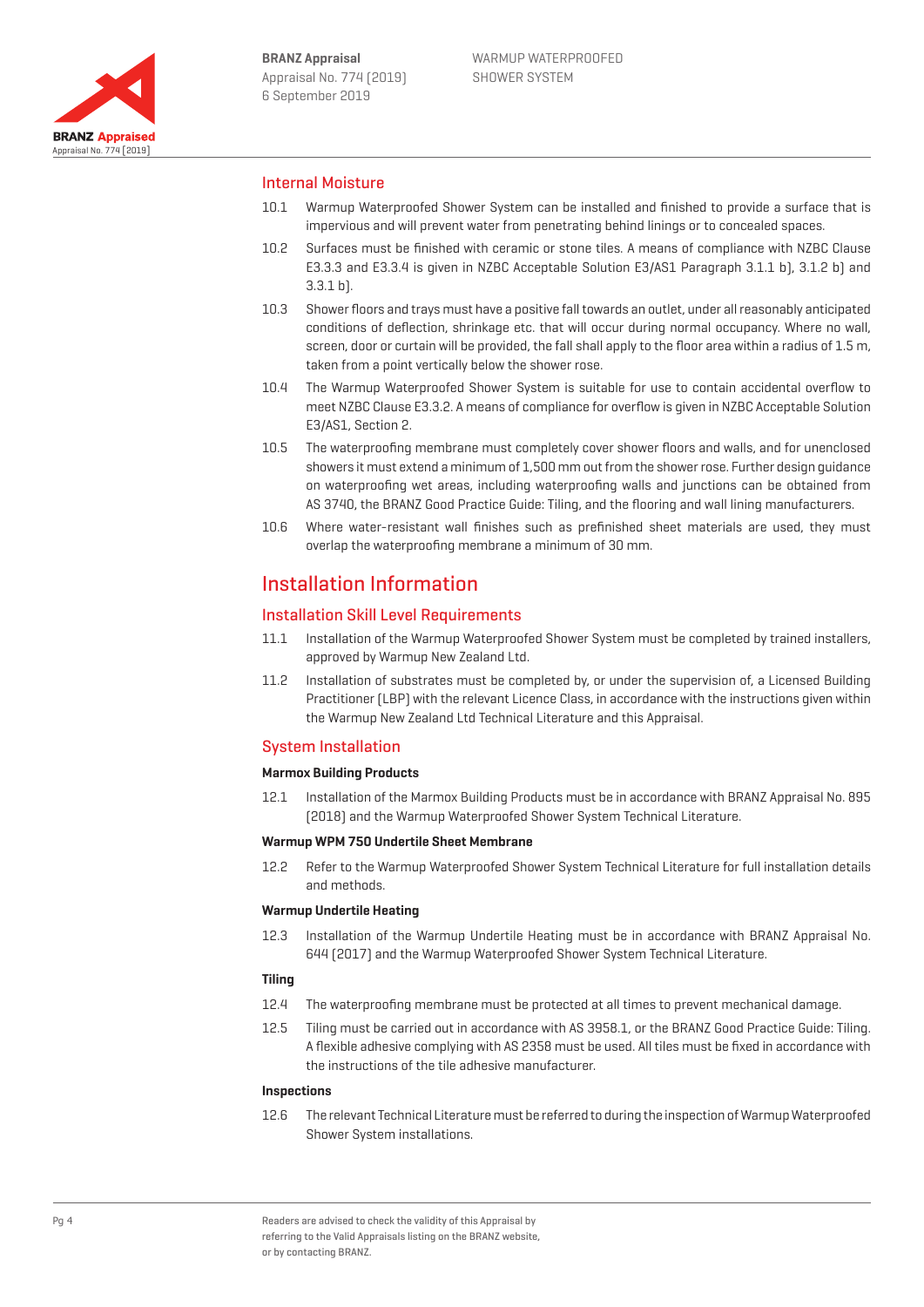

## Health and Safety

13.1 Safe use and handling procedures for the components that make up the Warmup Waterproofed Shower System are available from Warmup New Zealand Ltd.

# Basis of Appraisal

The following is a summary of the technical investigations carried out:

### **Tests**

- 14.1 An assessment of testing information provided for Marmox Building Products and Warmup WPM 750 Undertile Sheet Membrane was made by BRANZ technical experts.
- 14.2 Assessment of electrical safety in compliance with AS/NZS 60335:2002 has been carried out by UL International Ltd.

## Other Investigations

- 15.1 An assessment was made of the durability of the Marmox Building Products and the Warmup WPM 750 Undertile Sheet Membrane by BRANZ technical experts.
- 15.2 Site inspections were carried out by BRANZ to examine the practicability of installation.
- 15.3 The Technical Literature for the Warmup Waterproofed Shower System has been examined by BRANZ and found to be satisfactory.

## **Quality**

- 16.1 The manufacture of the Warmup WPM 750 Undertile Sheet Membrane has been examined by BRANZ and found to be satisfactory.
- 16.2 The manufacture of the other components of the Warmup Waterproofed Shower System have not been examined by BRANZ, but details regarding the quality and composition of the materials used were obtained by BRANZ and found to be satisfactory.
- 16.3 The quality of the supply to market of the Warmup Waterproofed Shower System is the responsibility of Warmup New Zealand Ltd.
- 16.4 Quality of installation on-site of components and accessories supplied by Warmup New Zealand Ltd is the responsibility of the trained installers, approved by Warmup New Zealand Ltd.
- 16.5 Designers are responsible for the building design and building contractors are responsible for the quality of installation of the framing and substrates.
- 16.6 Building owners are responsible for the maintenance of the ceramic or stone tile finish in accordance with the instructions of Warmup New Zealand Ltd.
- 16.7 Electrical components that connect to mains power must be installed by a registered electrician.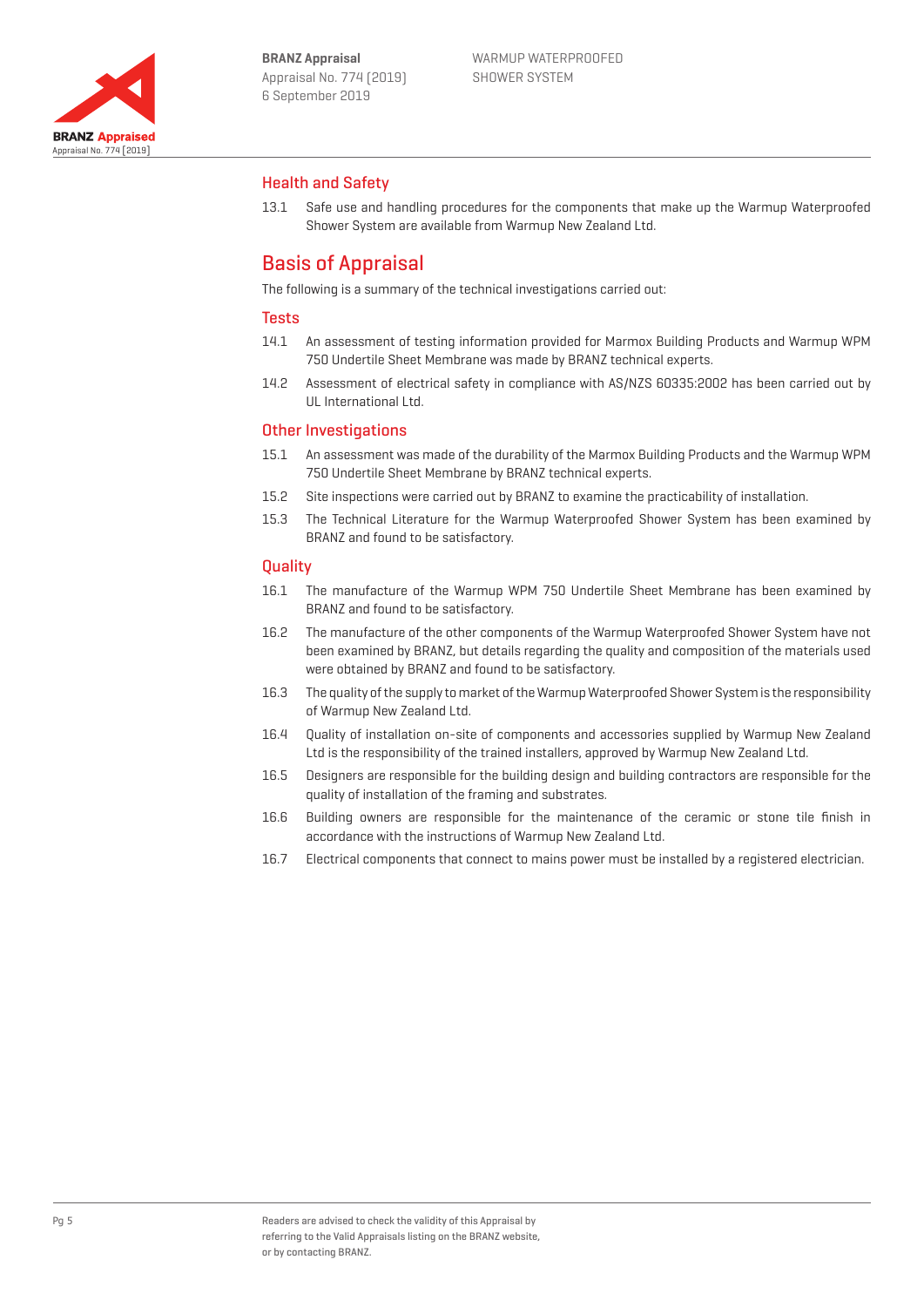



# Sources of Information

- ¬ AS 3740:2010 Waterproofing of wet areas within residential buildings.
- ¬ AS 3958.1:2007 Ceramic tiles Guide to the installation of ceramic tiles.
- ¬ AS/NZS 1170:2002 Structural design action General principles.
- ¬ AS/NZS 4858:2004 Wet area membranes.
- ¬ AS/NZS 60335:2002 Household and similar electrical appliances Safety Part 2.96: Particular requirements for flexible sheet heating elements for room heating.
- ¬ BRANZ Appraisal No. 644 (2017) Warmup Undertile Heating.
- ¬ BRANZ Appraisal No. 727 (2017) ARDEX Undertile Sheet Membrane (WPM 750 and WPM 1000).
- ¬ BRANZ Appraisal No. 895 (2018) Marmox Tilebacker Boards.
- ¬ BRANZ Good Practice Guide: Tiling, April 2015.
- ¬ NZS 3101:2006 Concrete structures standard.
- ¬ NZS 3603:1993 Timber structures standard.
- ¬ NZS 3604:2011 Timber-framed buildings.
- ¬ NZS 4229:2013 Concrete masonry buildings not requiring specific engineering design.
- ¬ NZS 4230:2004 Code of Practice for the design of masonry structures.
- ¬ Ministry of Business, Innovation and Employment Record of amendments Acceptable Solutions, Verification Methods and handbooks.
- ¬ The Building Regulations 1992.

## **Amendments**

## Amendment No. 1, dated 10 June 2021

This Appraisal has been amended to update internal moisture requirements (Paragraph 10.3) and substrate board product name change.

## Amendment No. 2, dated 13 January 2022

This Appraisal has been amended to update Appraisal name.